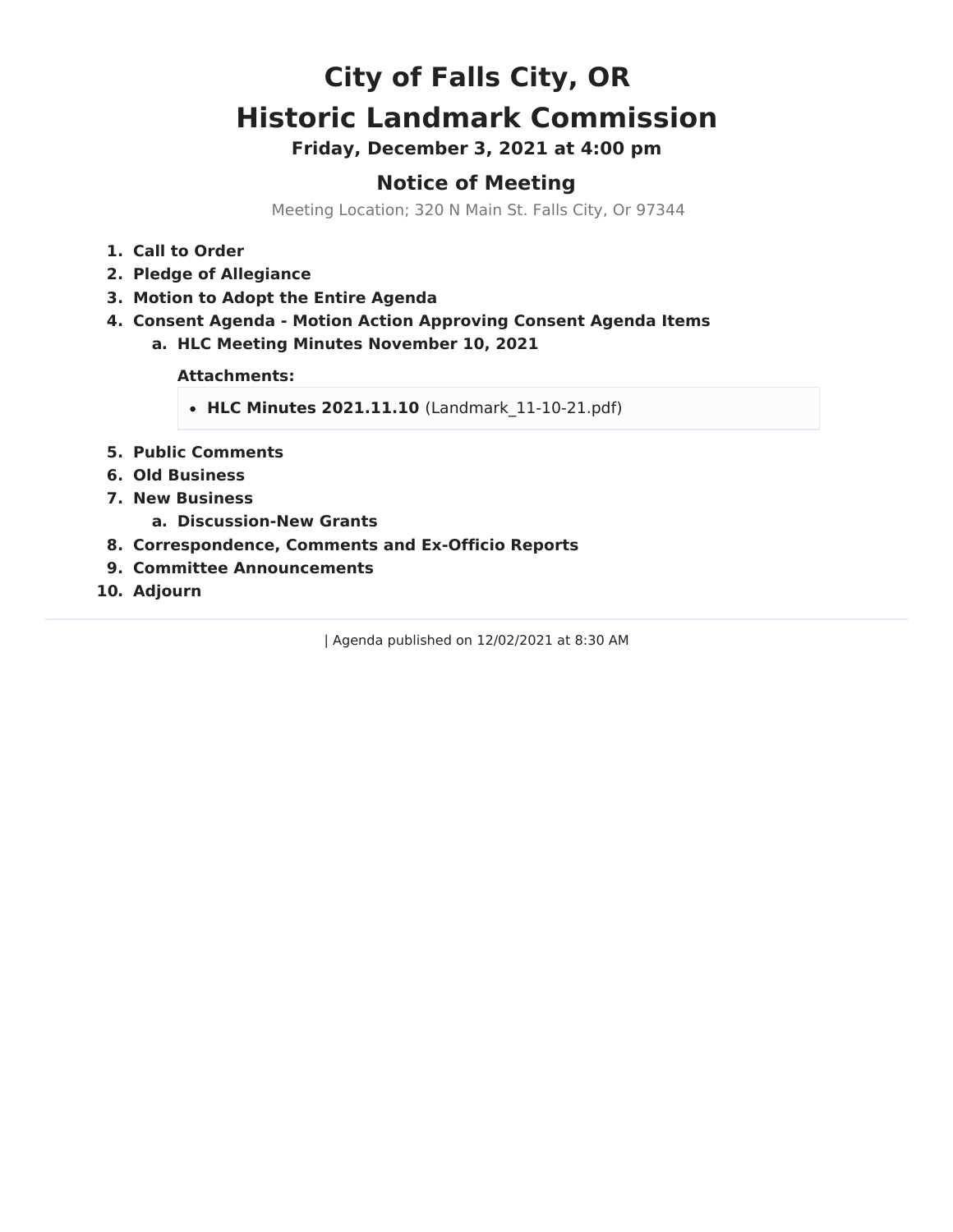## **City of Falls City Historic Landmark Commission**

Wednesday November 10, 2021 5:00PM Meeting Location: 320 N Main Street Falls City Masks are mandatory

#### **Commission Members Present**

Mike McConnell, Bruce Garrett, Amy Houghtaling, Guy Mack.

### **1) Roll Call**

Chair Houghtaling called the meeting to order at 5:02 PM, took roll call.

#### **2) Pledge of Allegiance**

Chair Houghtaling led the Commission in the Pledge of Allegiance.

#### **3) Motion to Adopt the entire Agenda**

 Member Mack moved and member McConnell seconded: **that we adopt the entire Agenda**. Motion carried: 4-0-0. Ayes: Mike McConnell, Bruce Garrett, Amy Houghtaling, Guy Mack.

#### **4) Consent Agenda Motion Action Approving Consent Agenda Items**

 Member McConnell moved and member Garrett seconded: **that we approve the Consent Agenda Items; September 09, 2020 HLC Minutes, October 22, 2020 HLC Minutes, November 17, 2020 HLC Minutes and October 28, 2021 HLC Minutes.** Motion carried: 4-0-0. Ayes: Amy Houghtaling, Mike McConnell, Bruce Garrett, Guy Mack.

#### **5) Public Comment - None**

#### **6) Old Business**

#### **A. Staff Report - City Staff Managing Historic Videos on Website**

 HLC recognizes City Staff time restraints and is basically requesting the City to host the YouTube videos on the City Website which might require the City to have a YouTube account. Unfortunately no one on HLC are cognizant of what this entails. It is our hope to enlist assistance possibly from FCHS instructor Sean Burgett to help accomplish this task so that the 16 videos would be in one place. Hopefully Staff time would be minimal. Further details to follow.

#### **7) New Business**

#### **A. Select HLC Chair, Vice Chair and Secretary for 2021**

Chair Houghtaling was nominated for Chair, no other nominations being heard, member McConnell moved and member Garrett seconded: **that Amy Houghtaling be appointed Chair of HLC for 2021.** Motioned carried: 4-0-0. Ayes: Amy Houghtaling, Mike McConnell, Bruce Garrett, Guy Mack.

 Member McConnell was nominated for Vice Chair, no other nominations being heard, Chair Houghtaling moved and member Garrett seconded: **that Mike McConnell be appointed Vice Chair of HLC for 2021.** Motioned carried: 4-0-0. Ayes: Amy Houghtaling, Mike McConnell, Bruce Garrett, Guy Mack.

 Member Mack was nominated for Secretary, no other nominations being heard, Chair Houghtaling moved and member McConnell seconded: **that Guy Mack be appointed Secretary of HLC for 2021.** Motion carried: 4-0-0. Ayes: Amy Houghtaling, Mike McConnell, Bruce Garrett, Guy Mack.

#### **8) Correspondence, Comments and Ex-Officio Report**

Chair Houghtaling informed Commission members that she had tried to have three separate conversations with FCHS instructor, Sean Burgett, about partnering again with HLC to build an